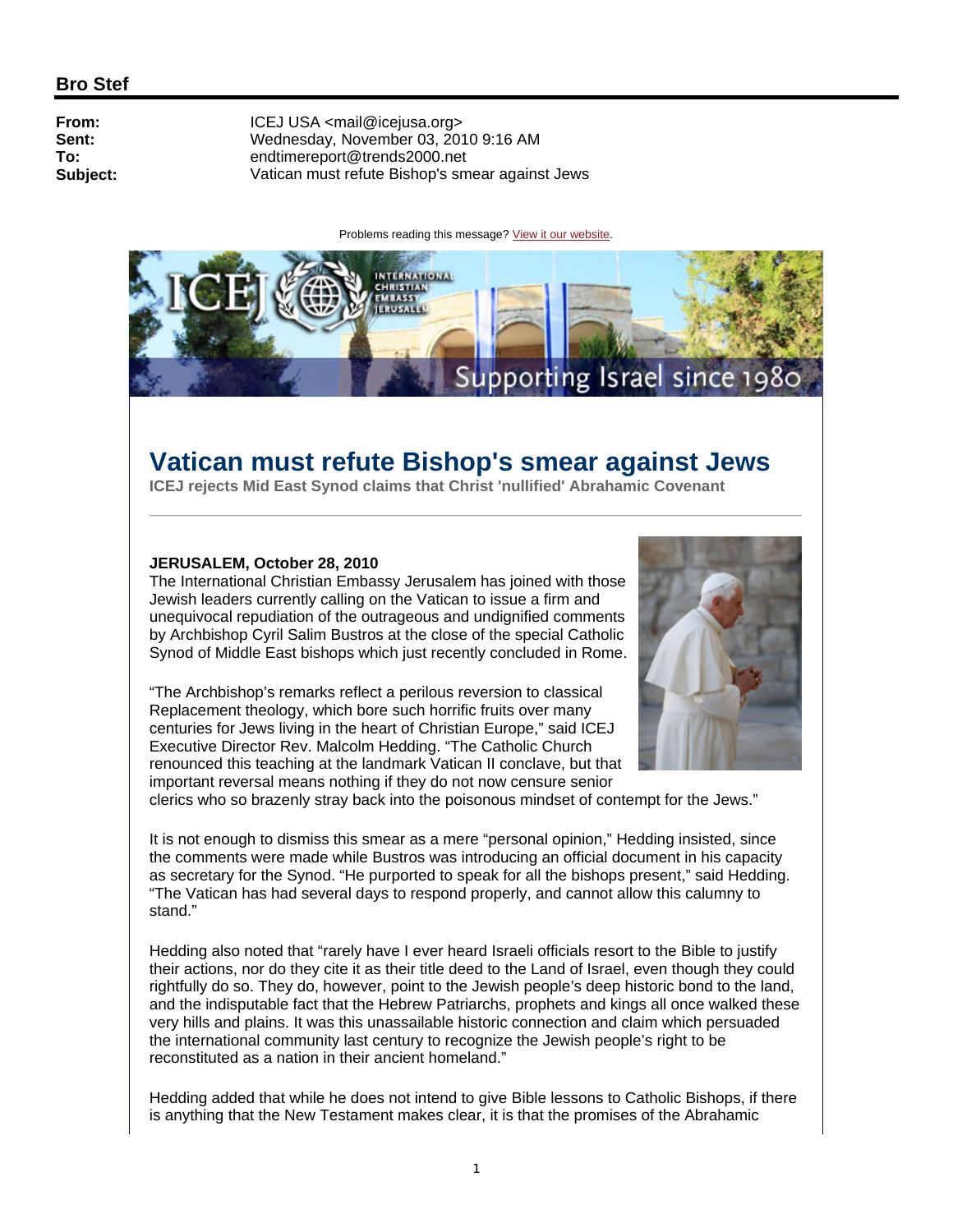covenant – including the promise of the land – are irrevocable and were indeed 'confirmed' by Christ, rather than nullified by him. (Romans 11:28-29, 15:8-9; Galatians 3:17; Hebrews 613- 20).

*Scroll down for background analysis of the Synod Statement...*

# **Support Israel** Give Monthly

## **Support Israel Year-round**

In 2010 the ICEJ is celebrating 30 years ministering to the people of Israel through thick and thin - in good times and bad. Our work continues when Israel is in the news and when she's not. That's why we need your support yearround. Make a Recurring Gift Online »



## **Israel Defense Network**

Israel is facing an unprecedented campaign of delegitimization both inside and outside the Church. You can stand against the rising tide of hostility directed towards the Jewish people. Be empowered and make your voice heard! Get Involved ».

## **Upcoming ICEJ Events**

**Atlanta, GA** 

*Islam in America*  Mt. Paran Church of God November 6 @ 9.00am

#### **Stoystown, PA**

*Understanding Israel*  Christian Community Church November 27th @ 9.00am

## November 13 @ 9.00am

**Melbourne, FL**  *Discerning the Times*  Church on the Rock

#### **Stoystown, PA**

*Michael Hines*  Christian Community Church November 28th @ 10.30am

### **Waxahachie, TX**

*Understanding Israel*  Covenant Life Church November 20 @ 9.00am

**Onalaska, WI**  *Understanding Israel*  Connect Church January 29th & 30th

# **Synod Concludes Vatican Conference with Call to End Occupation**

**By David Parsons (ICEJ Media Director)**

On October 23, Catholic bishops from across the Middle East concluded a special two-week conference at the Vatican in Rome with a call for the international community, especially the United Nations, to work "to put an end to the occupation" of Palestinian territories.

According to numerous press reports, the final statement issued by the Synod barely mentioned other issues plaguing their congregations, such as the rise of radical Islam and official as well as societal constraints on religious freedoms throughout the region. Instead, the gathering largely placed the blame for the region's problems in general and its Christian population in particular squarely on Israel's shoulders.